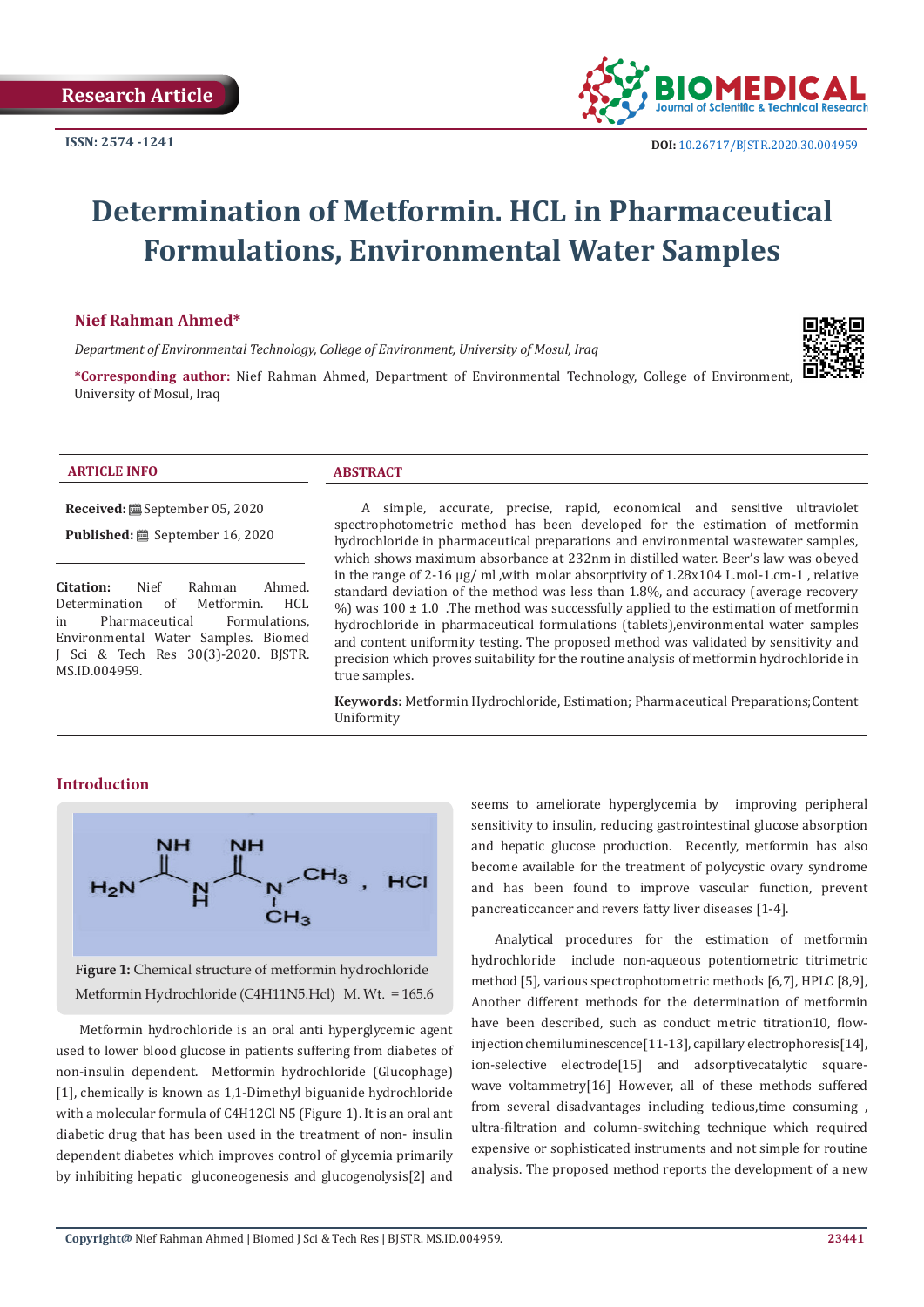UV method and can be applicable to routine analysis and content uniformity test of metformin hydrochloride in tablets and complies well with the validation requirements in the pharmaceutical industry[17].

# **Experimental**

# **Apparatus**

Shimadzu UV- 1700 pharm aspect (double beam) spectrophotometer with 1.0 cm quartz cells was used for absorption measurement.

# **Reagents**

All chemical used were of analytical or pharmaceutical grade and metformin. hydrochloride standard material and pharmaceutical preparations (tablets) was provided from state company of drug industries and medical appliance (NDI) Nineveh – Iraq. Distilled water was used as a solvent.

# **Metformin Hydrochloride Standard Solution 100ppm**

This solution was prepared by dissolving 10 mg of metformin hydrochloride in 100 ml of distilled water in calibrated flask.

# **Estimation of Absorption Maxima**

The standard solution of metformin hydrochloride (10µg/ml) was scanned in the range of 200-350 nm which shows maxima located at 232nm (Figure 2). Therefore, 232nm wavelength was selected for the construction of calibration curve.



**Figure 2:** Absorption spectra of 10µg/ml of metformin hydrochloride against distilled water

#### **Recommended Procedure**

Aliquots of standard solution of metformin hydrochloride (50-400µg) were transferred into a series of 25 ml calibrated flasks,calibration curve was prepared in the concentration range of 2-16 µg/ml .The absorbance was measured at 232nm against distilled water as a blank .The concentration of the sample solution can be determined by using the calibration curve.

# **Procedures for Pharmaceutical Preparations (Tablets)**

To minimize a possible variation in the composition of the Tablets were provided from state company of drug industries and medical appliance (NDI) Nineveh - Iraq. Ten tablets were weighed and amount of tablet powder equivalent to 10 mg of metformin hydrochloride was weighed accurately and dissolved in about 80 ml Distilled water, mixed well for 20min and then filtered. The filtrate was made up to 100mL with Distilled water and aliquot of this solution was treated as described above for recommended procedure and the concentration was calculated by using the calibration curve of this method.

# **Procedure for Water Samples**

 Distilled and tap water samples (100ml) were fortified with 10mg of metformin hydrochloride. The fortified water samples were analyzed as desired under general procedure.

# **Results and Discussion**

UV- Visible spectrophotometry is still considered to be a convenient and low-cost method for the estimation of pharmaceuticals [18-20]. This method used for the estimation of metformin hydrochloride in pharmaceutical preparations and environmental wastewater samples was found to be sensitive, simple, accurate,and reproducible.Beer s law was obeyed in the concentration range of 2-16 µg/ml Figure 3 with correlation coefficient of 0.998, intercept of 0.0258 and slope of 0. 0773. The conditional molar absorptivity was found to be1.28x104 l/ mol.cm.The accuracy and precision of the method, a pure drug solution was analyzed at three different concentrations, each estimation being repeated six times. The relative error (%) and relative standard deviation values are summarized in Table 1.From Table 1 the values of standard deviation were satisfactory, and the recovery studies were close to 100%. The RSD% value is less than 1.8 indicative of accuracy of the method.



**Figure 3:** Calibration curve for metformin hydrochloride

| <b>Table 1:</b> Accuracy and precision of the proposed method |  |  |  |
|---------------------------------------------------------------|--|--|--|
|---------------------------------------------------------------|--|--|--|

| Metformin hydrochloride taken<br>$(\mu g/ml))$ | Er(%)a | RSD(%) |
|------------------------------------------------|--------|--------|
|                                                |        | 17     |
| 10                                             | 0.9    | 1.6    |
|                                                | 0.95   | 14     |

# **Analytical Application**

The proposed method was satisfactorily applied to the estimation of metformin hydrochloride in its pharmaceutical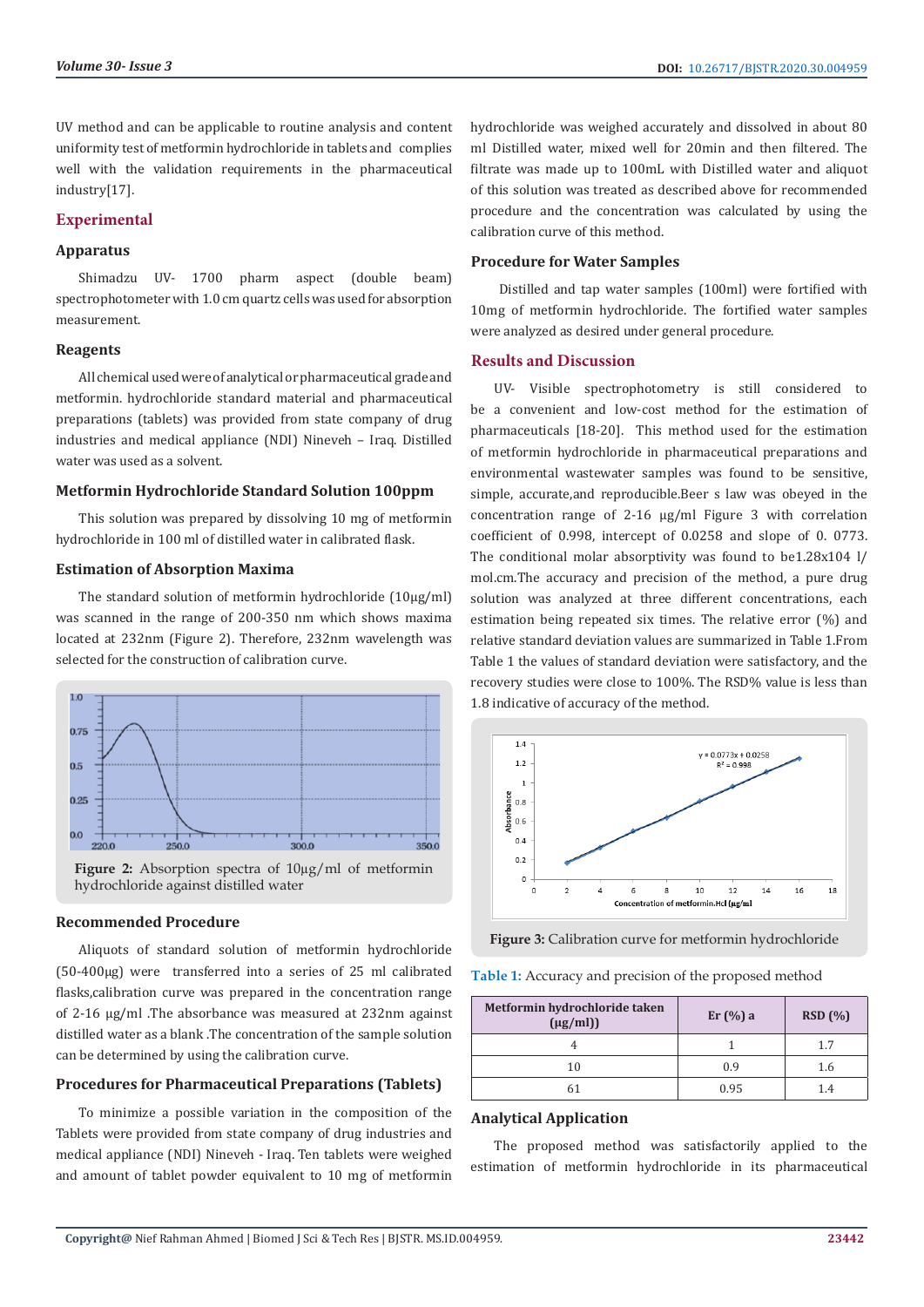preparation'stablets.The results of the assay of the pharmaceutical preparations revels thatthere is close agreement between the results obtained by the proposed method and the label claim. as cited in Tables 2& 3.

**Table 2:** Determination of metformin hydrochloride in tablets formulations

| <b>Pharmaceutical</b><br>formulations | Label<br>amount(mg) | <b>Found by</b><br>proposed<br>$method(mg)*$ | Recovery% |
|---------------------------------------|---------------------|----------------------------------------------|-----------|
| Glucosam tablets                      | 500mg/tab           | 499.85                                       | 99.97     |
| (NDI-Irag)                            | 850mg/tab           | 851.25                                       | 100.147   |
| METFORMAL<br>(SPA-Italy)              | $500$ mg/tab        | 499.4                                        | 99.88     |

\*mean value of ten determinations

**Table 3:** Determination of metformin hydrochloride in environmental water samples

| <b>Water samples</b> | Metformin hydrochloride (µg/<br>ml) $*$ |       | $\frac{0}{0}$    |
|----------------------|-----------------------------------------|-------|------------------|
|                      | Found                                   | Taken | $Recovery(n=10)$ |
|                      | 4                                       | 3.98  | 99.5             |
| Tap water            | 10                                      | 10.02 | 100.2            |
|                      | 16                                      | 15.88 | 99.25            |
| River water          | $\overline{4}$                          | 3.99  | 99.75            |
|                      | 10                                      | 9.95  | 99.5             |
|                      | 16                                      | 16    | 100              |

\*Mean of ten determination

# **Application of the Proposed Method to Content Uniformity [21-23]**

Content uniformity or the Uniformity of dosage unit was defined as the degree of uniformity in the amount of active substance among dosage units. The risk assessment strategy underlying content uniformity testing is the assumption that some pre-specified limits exist where safety and efficacy outcomes may change if content uniformity fails. The proposed method proved to be suitable for the content uniformity test, where a great number of assays on individual tablets are required. Data presented in Table 4 indicate that the proposed method cans accurately and precisely quantitative metformin hydrochloride in its commercially available tablets. The mean percentage (with RSD) of the labeled claim found in ten tablets was 100.25(0.64%) which fall within the content uniformity limits specified by the United State Pharmacopeia [22].

**Table 4:** Content uniformity testing of tablets using the Proposed method

| <b>Parameter</b> | % of the label claim |
|------------------|----------------------|
| Tablet No.1      | 100.6                |
| Tablet No.2      | 99.6                 |
| Tablet No.3      | 100.5                |

| Tablet No.4                  | 100.7  |
|------------------------------|--------|
| Tablet No.5                  | 99.9   |
| Tablet No.6                  | 100.6  |
| Tablet No.7                  | 99.8   |
| Tablet No.8                  | 100.8  |
| Tablet No.9                  | 100,7  |
| Tablet N0.10                 | 99.7   |
| Mean(X)                      | 100.29 |
| $%$ RSD                      | 0.64   |
| Max. allowed unit value [22] | ±15%   |

# **Conclusion**

The developed method is found to be highly sensitive, accurate, simple, precise and economical, and can be used for routine quality control analysis of metformin hydrochloride in pure form, pharmaceutical formulations and application to content uniformity testing.

# **Acknowledgments**

 The author (Nief Rahman Ahmed) wishes to express gratitude to his former company [the state company of drug industries and medical appliance (NDI)] (Nineveh – Iraq.) for providing gift sample of metformin hydrochloride standard materials and pharmaceutical preparations (Tablets) and for permission and facilities to carry out the research work.

# **References**

- 1. [Nief Rahman Ahmed \(2012\) Facial visible spectrophotometric](https://iphr.mosuljournals.com/article_62346.html) [determination of metformin hydrochloride in glucosam tablets and](https://iphr.mosuljournals.com/article_62346.html) [industrial wastewater: Application to content uniformity testing. Iraqi](https://iphr.mosuljournals.com/article_62346.html) [Journal of Pharmacy 12\(1\): 75-85.](https://iphr.mosuljournals.com/article_62346.html)
- 2. [British Pharmacopoeia \(2014\) HM Stationery office, London, UK 2: 230.](https://www.pharmacopoeia.com/the-british-pharmacopoeia)
- 3. [British National Formulary \(BNF\) \(2016\) Royal Pharmaceutical Society](https://www.lebpedsoc.org/doc/HIGHLIGHTS%20FROM%20THE%20LITERATURE/bnf%20book.pdf) [70: 593-594.](https://www.lebpedsoc.org/doc/HIGHLIGHTS%20FROM%20THE%20LITERATURE/bnf%20book.pdf)
- 4. [Sweet man SC, Editors \(2009\) Martindale The Complete Drug](https://www.worldcat.org/title/martindale-the-complete-drug-reference/oclc/780989871) [Reference. 36th Edn. London: Pharmaceutical Press p. 453.](https://www.worldcat.org/title/martindale-the-complete-drug-reference/oclc/780989871)
- 5. [British Pharmacopoeia \(2010\) HM Stationery office, London, UK.](https://www.abebooks.com/9780113228287/British-Pharmacopoeia-2010-Stationery-Office-0113228287/plp)
- 6. [Nief Rahman Ahmed \(2012\) Spectrophotometric determination of](https://www.researchgate.net/profile/Nief_Rahman/publication/332780919_Spectrophotometric_determination_of_metformin_in_pharmaceutical_preparation_tablets_and_environmental_water_samples_Application_to_content_uniformity_testing_NJC/links/5cc953fd92851c8d22106f36/Spectrophotometric-determination-of-metformin-in-pharmaceutical-preparation-tablets-and-environmental-water-samples-Application-to-content-uniformity-testing-NJC.pdf) [metformin in pharmaceutical preparation \(tablets\) and environmental](https://www.researchgate.net/profile/Nief_Rahman/publication/332780919_Spectrophotometric_determination_of_metformin_in_pharmaceutical_preparation_tablets_and_environmental_water_samples_Application_to_content_uniformity_testing_NJC/links/5cc953fd92851c8d22106f36/Spectrophotometric-determination-of-metformin-in-pharmaceutical-preparation-tablets-and-environmental-water-samples-Application-to-content-uniformity-testing-NJC.pdf) [water samples: Application to content uniformity testing. Iraqi National](https://www.researchgate.net/profile/Nief_Rahman/publication/332780919_Spectrophotometric_determination_of_metformin_in_pharmaceutical_preparation_tablets_and_environmental_water_samples_Application_to_content_uniformity_testing_NJC/links/5cc953fd92851c8d22106f36/Spectrophotometric-determination-of-metformin-in-pharmaceutical-preparation-tablets-and-environmental-water-samples-Application-to-content-uniformity-testing-NJC.pdf) [J Chem 47: 300-310.](https://www.researchgate.net/profile/Nief_Rahman/publication/332780919_Spectrophotometric_determination_of_metformin_in_pharmaceutical_preparation_tablets_and_environmental_water_samples_Application_to_content_uniformity_testing_NJC/links/5cc953fd92851c8d22106f36/Spectrophotometric-determination-of-metformin-in-pharmaceutical-preparation-tablets-and-environmental-water-samples-Application-to-content-uniformity-testing-NJC.pdf)
- 7. [Nief Rahman Ahmed, Farha Khalaf Omar \(2012\) Spectrophotometric](https://www.iasj.net/iasj/article/56004) [determination of metformin hydrochloride via oxidative coupling](https://www.iasj.net/iasj/article/56004) [reaction with 1-naphthol in pharmaceutical and environmental water](https://www.iasj.net/iasj/article/56004) [sample. Iraqi National J of Chem 46: 161-170.](https://www.iasj.net/iasj/article/56004)
- 8. [Sowjanya P \(2015\) RP-HPLC method development of metformin in](http://www.rroij.com/open-access/rphplc-method-development-of-metformin-in-pharmaceutical-dosageform-.php?aid=64291) [pharmaceutical dosage form. Research and Reviews: J Pharm Analysis](http://www.rroij.com/open-access/rphplc-method-development-of-metformin-in-pharmaceutical-dosageform-.php?aid=64291) [4\(4\): 9-20.](http://www.rroij.com/open-access/rphplc-method-development-of-metformin-in-pharmaceutical-dosageform-.php?aid=64291)
- 9. [Tache F, Albu M \(2007\) Specificity of an Analytical HPLC Assay Method of](http://revroum.lew.ro/wp-content/uploads/2007/RRC_6_2007/Art%2009.pdf) [Metformin Hydrochloride. Revue Roumaine De Chimie 52\(6\): 603-609.](http://revroum.lew.ro/wp-content/uploads/2007/RRC_6_2007/Art%2009.pdf)
- 10. [Abo-dan M, Shour S, Abo dan H \(2001\) Conduct metric titration of](https://www.researchgate.net/profile/Safwan_Ashour/publication/236256543_Conductometric_Titration_of_Metformin_in_Pure_Form_and_in_Pharmaceutical_Preparations_Using_Sodium_Tetraphenylborate_and_Cetylpyridinium_Bromide/links/00b7d5176e9d9c4402000000.pdf) [metformin in pure form and in pharmaceutical preparations using](https://www.researchgate.net/profile/Safwan_Ashour/publication/236256543_Conductometric_Titration_of_Metformin_in_Pure_Form_and_in_Pharmaceutical_Preparations_Using_Sodium_Tetraphenylborate_and_Cetylpyridinium_Bromide/links/00b7d5176e9d9c4402000000.pdf) [sodium-tetra phenyl borate and acetyl pyridinium bromide. Asian J](https://www.researchgate.net/profile/Safwan_Ashour/publication/236256543_Conductometric_Titration_of_Metformin_in_Pure_Form_and_in_Pharmaceutical_Preparations_Using_Sodium_Tetraphenylborate_and_Cetylpyridinium_Bromide/links/00b7d5176e9d9c4402000000.pdf) [Chem 13: 1-7.](https://www.researchgate.net/profile/Safwan_Ashour/publication/236256543_Conductometric_Titration_of_Metformin_in_Pure_Form_and_in_Pharmaceutical_Preparations_Using_Sodium_Tetraphenylborate_and_Cetylpyridinium_Bromide/links/00b7d5176e9d9c4402000000.pdf)